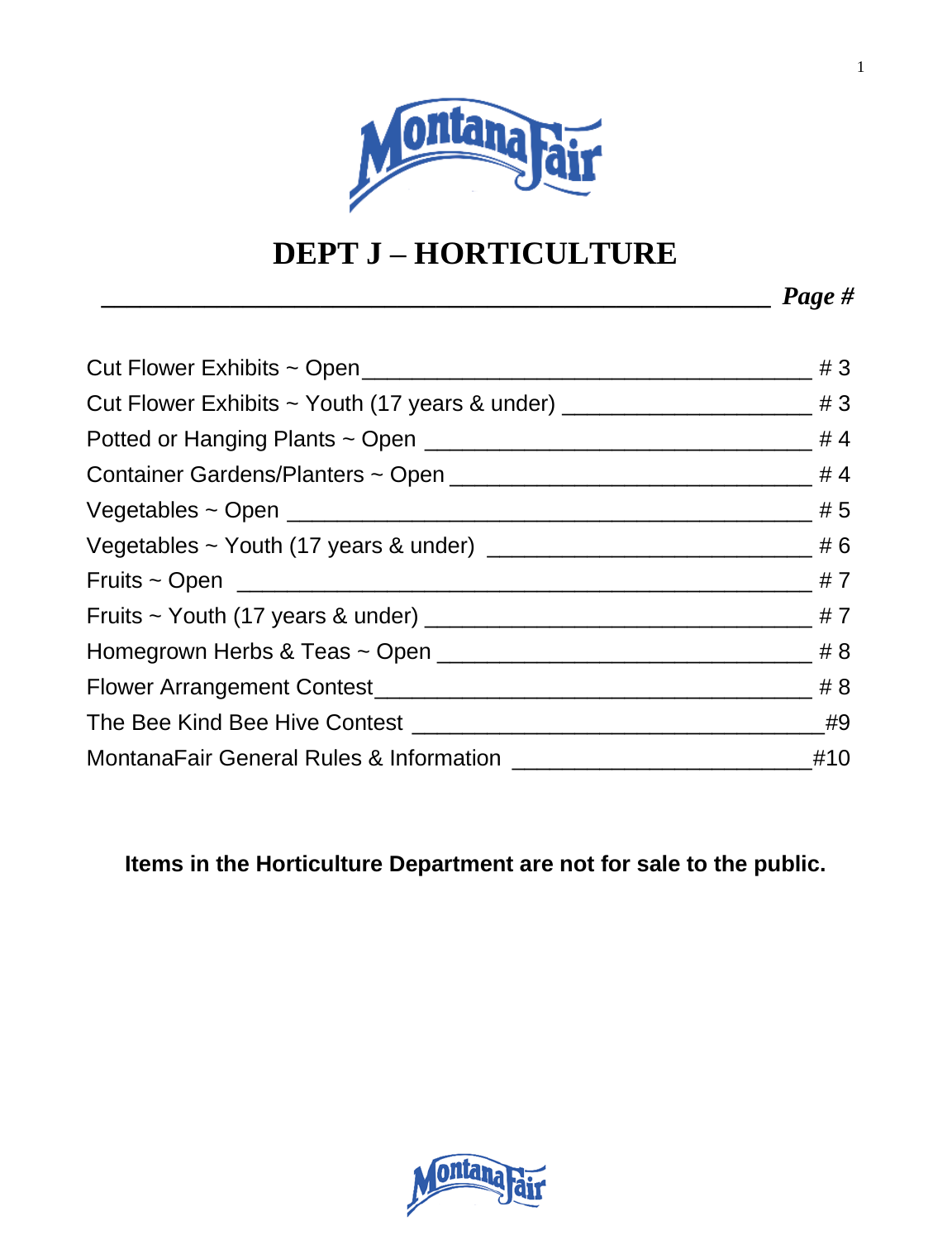# **DEPARTMENT J – 2022 HORTICULTURE**

Fair Superintendent: To Be Determined

Information – Entry Office Email: [entryoffice@metrapark.com](mailto:entryoffice@metrapark.com) (406)256-2400 Online Entry: [www.montanafair.com](http://www.montanafair.com/) - Click on Exhibitor Tab Online Entry System will be available June 1, 2022. Entry Fee:  $-0$ - for this department

Exhibitors Fee:  $$5.00$  per exhibitor (unlimited entries in this department)

|                       |                          |                      | <b>EXHIBITS</b>    |
|-----------------------|--------------------------|----------------------|--------------------|
| <b>ENTRY DEADLINE</b> | <b>EXHIBITS RECEIVED</b> | <b>DISPLAY HOURS</b> | <b>RELEASED</b>    |
| <b>MONDAY</b>         | THURSDAY                 | SATURDAY-SATURDAY    | <b>SUNDAY</b>      |
| 8/1/2022              | 8/11/2022                | $8/13/22 - 8/20/22$  | 8/21/2022          |
| By 5:00 pm            | 10:00 am - 6:00 pm       | 12:00 - 10:00 pm     | 11:00 am - 3:00 pm |

# **PREMIUMS & AWARDS:**

Premiums will be awarded in all classes where there is at least one exhibitor. Please note: Premiums are paid by results as stated in the Official Judge's Book. Ribbons do not constitute a premium. Ribbons will be awarded in all classes.



**1 st place - \$10.00, 2nd place - \$8.00, 3rd place -\$6.00**

**BEST OF SHOW AWARDS:** Rosettes will be awarded to the "Best of Show" in each Horticulture Division, selected from the 1st place class winners in the division. **Please pick up your ribbons when you pick up your exhibits. They will not be mailed by MontanaFair.**

**GATE ADMISSION:** Exhibitors may purchase a MontanaFair exhibitor discount non-refundable one day gate admission passes for \$6.00 each, if purchased at time of entry . Exhibitor discount tickets will not be available after August 1, 2022. See online entry instructions.

**DEPARTMENT RULES AND REGULATIONS**: Exhibitors must read and observe the General Rules and Regulations of MontanaFair as listed on the last pages of this document. In the event of a conflict between the MontanaFair General Rules and Department J – Horticulture Department Special Rules, department rules will govern.

- 1. Vases will be provided by MontanaFair for the display of cut flowers.
- 2. Some flowers are not meant to be cut for display as they do not display well after cut. Please consult internet to see which are not to be cut and enter them in the cut flower division in pot.
- 3. Please do not add more stems or items than this class list calls for, otherwise they will be disqualified.
- 4. The Superintendent shall have the right to remove or replace any item after judging that has become unsightly. See Rule #3.
- 5. Any entry that displays a noxious weed will be disqualified.
- 6. MontanaFair is not liable for any printing errors or omissions from this department information or the website.

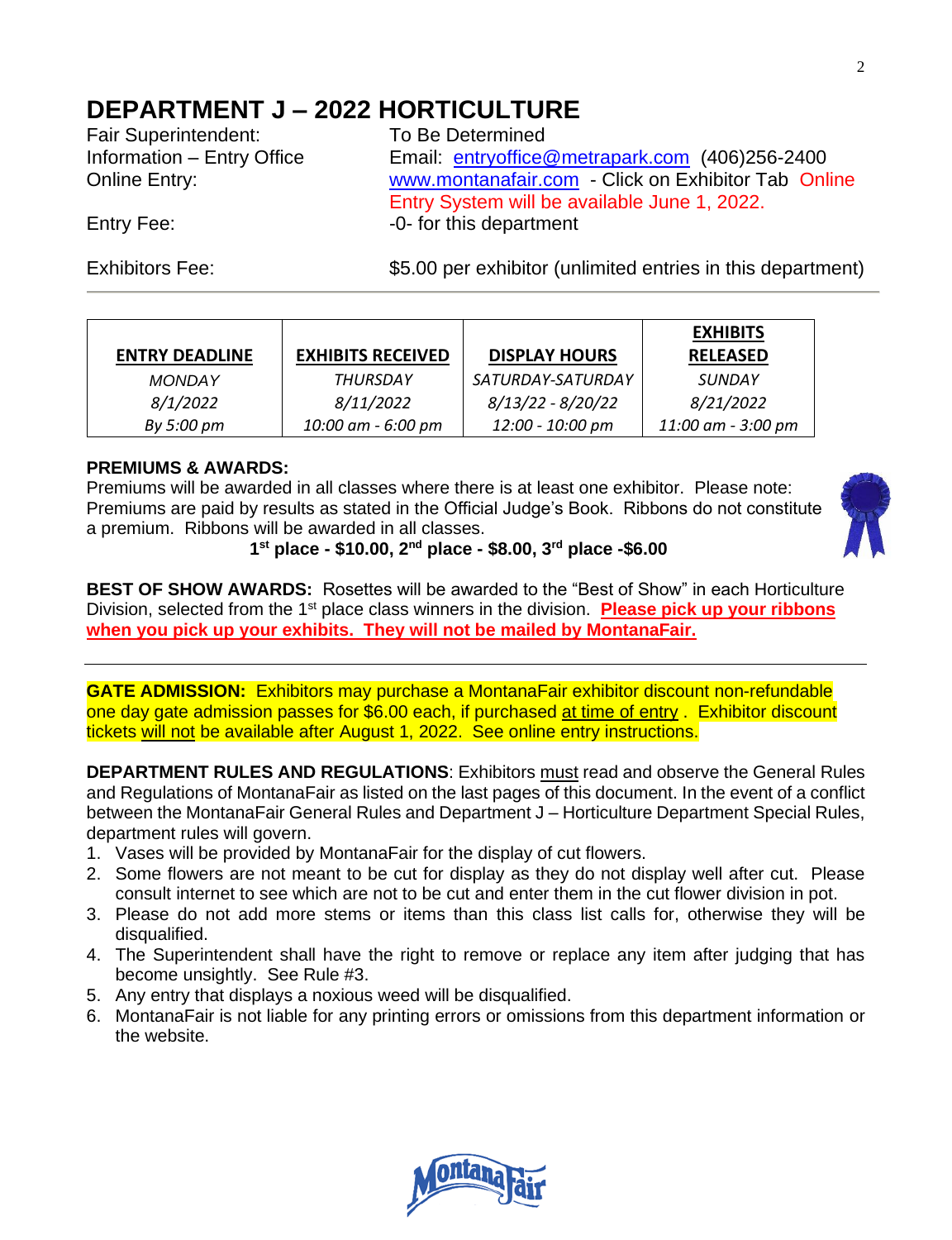# **DIVISION 1 – Cut Flower Exhibits - Open**

All flowers in Division #1 must have been grown by exhibitor, (children must prepare and arrange their own exhibits). Submit minimum of three flowers (per class entry) or six or more flowers in collections. Type of flower includes all varieties and colors. Exhibitors are limited to one entry per class.

|           | Dept/Division/Class     | J-1-122   | Pansies                                    |
|-----------|-------------------------|-----------|--------------------------------------------|
| $J-1-101$ | Asters                  | $J-1-123$ | Phlox                                      |
| J-1-102   | Begonias                | J-1-124   | Rose – Miniature                           |
| $J-1-103$ | Carnations              | $J-1-125$ | $Rose - Single$                            |
| $J-1-104$ | Calendulas              | $J-1-126$ | Rose - One Bloom (In Exhibitor's own Bowl) |
| $J-1-105$ | Celosia                 | J-1-127   | <b>Shasta Daisies</b>                      |
| $J-1-106$ | <b>Chinese Lanterns</b> | $J-1-128$ | Snapdragons                                |
| $J-1-107$ | Coreopsis               | $J-1-129$ | <b>Statice</b>                             |
| $J-1-108$ | Cornflowers             | $J-1-130$ | <b>Strawflowers</b>                        |
| $J-1-109$ | Cosmos                  | J-1-131   | <b>Sunflowers</b>                          |
| $J-1-110$ | Dahlias                 | $J-1-132$ | <b>Sweet Peas</b>                          |
| $J-1-111$ | <b>Dianthus</b>         | $J-1-133$ | <b>Zinnias</b>                             |
| $J-1-112$ | <b>Daisies</b>          | J-1-134   | Any Other Annual (not listed)              |
| $J-1-113$ | <b>Delphiniums</b>      | $J-1-135$ | Any Other Perennial (not listed)           |
| $J-1-114$ | Echinacea               | $J-1-136$ | Any Novelty Flower (not listed)            |
| $J-1-115$ | Gallardias              | J-1-137   | <b>Dahlia Collection</b>                   |
| $J-1-116$ | Gladiolus               | J-1-138   | <b>Gladiolus Collection</b>                |
| $J-1-117$ | Gomphrena               | J-1-139   | <b>Rose Collection</b>                     |
| $J-1-118$ | Hollyhock               | $J-1-140$ | <b>Snapdragon Collection</b>               |
| $J-1-119$ | Lilies                  | J-1-141   | <b>Zinnia Collection</b>                   |
| $J-1-120$ | Lisianthus              |           |                                            |
| $J-1-121$ | Marigolds               |           |                                            |

# **DIVISION 2 – Cut Flower Exhibits – Youth (17 & Under)**

All flowers in Division #2 must have been grown by the youth exhibitor, prepared, and arranged by them. Submit minimum of three flowers (per class entry) or six or more flowers in collections. Type of flower includes all varieties and colors. Youth exhibitors must be entered under their own name. Exhibitors are limited to one entry per class.

- Dept/Division/Class
- J-2-101 Asters
- J-2-102 Begonias
- J-2-103 Carnations
- J-2-104 Calendulas
- J-2-105 Celosia
- J-2-106 Chinese Lanterns
- J-2-107 Coreopsis
- J-2-108 Cornflowers
- J-2-109 Cosmos
- J-2-110 Dahlias
- J-2-111 Dianthus
- J-2-112 Daisies
- J-2-113 Delphiniums
- J-2-114 Echinacea

| $J - 2 - 115$                  | Gallardias                            |
|--------------------------------|---------------------------------------|
| $J - 2 - 116$<br>$J - 2 - 117$ | Gladiolus                             |
|                                | Gomphrena                             |
| $J2 - 118$                     | Hollyhock                             |
| $J - 2 - 119$                  | Lilies                                |
| $J - 2 - 120$                  | Lisianthus                            |
| $J - 2 - 121$                  | Marigolds                             |
| $J-2-122$                      | Pansies                               |
| J-2-123                        | Phlox                                 |
| $J - 2 - 124$                  | Rose – Miniature                      |
| $J - 2 - 125$                  | Rose – Single                         |
| $J-2-126$                      | Rose - 1 Bloom (Exhibitor's own Bowl) |
| $J - 2 - 127$                  | Shasta Daisies                        |
| $J-2-128$                      | Snapdragons                           |
| J-2-129                        | <b>Statice</b>                        |
| $J - 2 - 130$                  | <b>Strawflowers</b>                   |
|                                |                                       |

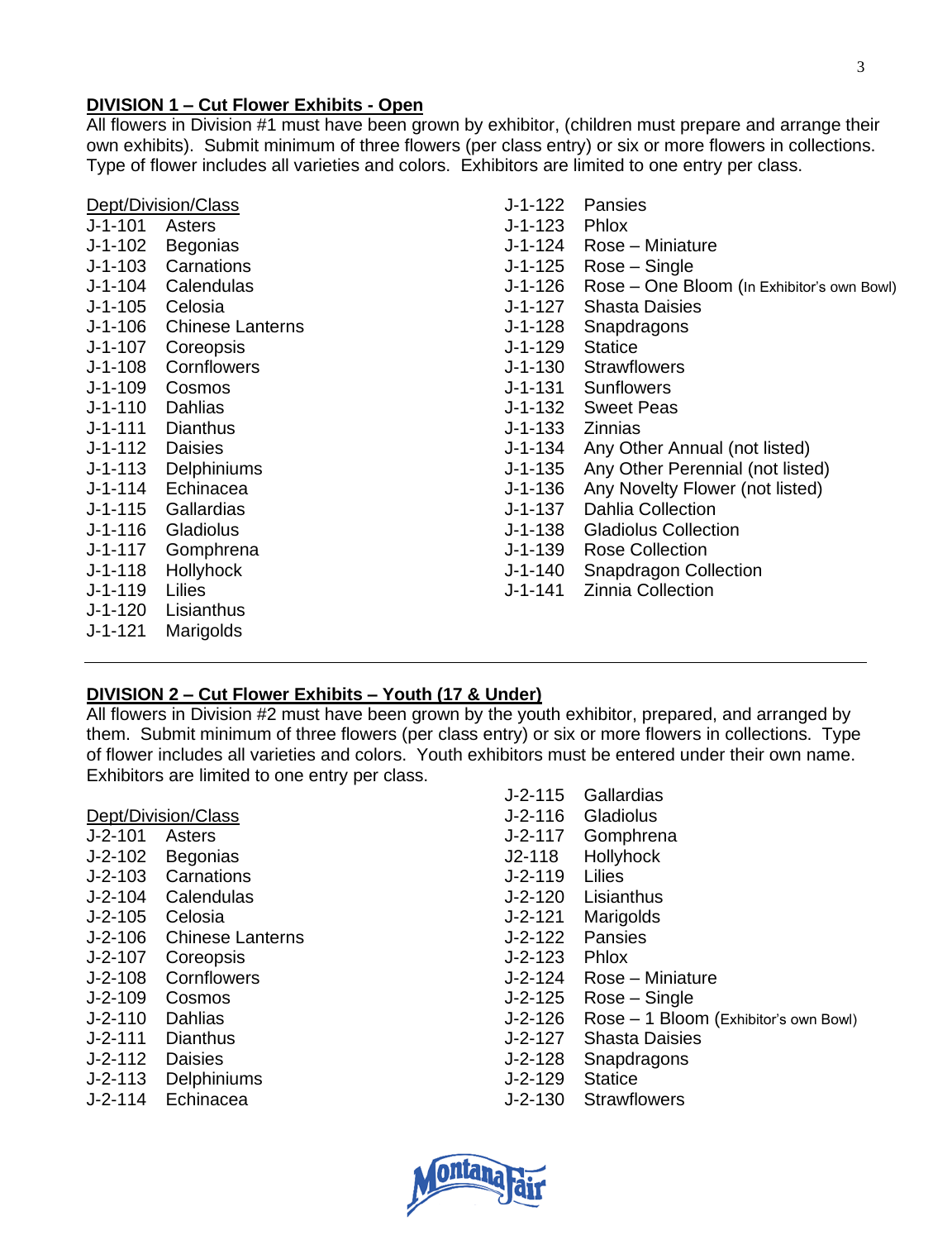|                 | J-2-131 Sunflowers                       | J-2-137 Dahlia Collection     |
|-----------------|------------------------------------------|-------------------------------|
|                 | J-2-132 Sweet Peas                       | J-2-138 Gladiolus Collection  |
| J-2-133 Zinnias |                                          | J-2-139 Rose Collection       |
|                 | J-2-134 Any Other Annual (not listed)    | J-2-140 Snapdragon Collection |
|                 | J-2-135 Any Other Perennial (not listed) | J-2-141 Zinnia Collection     |
|                 | J-2-136 Any Novelty Flower (not listed)  |                               |

# **DIVISION 3 – Potted or Hanging Plants - Open**

This division is open to all exhibitors. Exhibitors are limited to one entry per class.

Dept /Division/Class

- J-3-101 African Violets
- J-3-102 Begonias
- J-3-103 Cacti or Succulents
- J-3-104 Dish Gardens or Planters
- J-3-105 Fairy Dish Gardens
- J-3-106 Ferns
- J-3-107 Foliage Dish Garden or Planter (non-flowering)
- J-3-108 Geraniums
- J-3-109 Ivy
- J-3-110 Petunias
- J-3-111 Philodendron & Pothas
- J-3-112 Terrariums
- J-3-113 Flowering Plant (any other not listed)
- J-3-114 Hanging Plant (any other not listed)

# **DIVISION 4 - Container Garden – Planters - Open**

This division is open to all exhibitors. Exhibitors are limited to one entry per class.

Dept./Division/Class

- J-4-101 Collection of Growing Blooming Patio Plants (single container)
- J-4-102 Collection of Succulents (single container)
- J-4-103 Fairy Garden or Planter
- J-4-104 Collection of Fruit or Vegetable Producing Plants (single container)

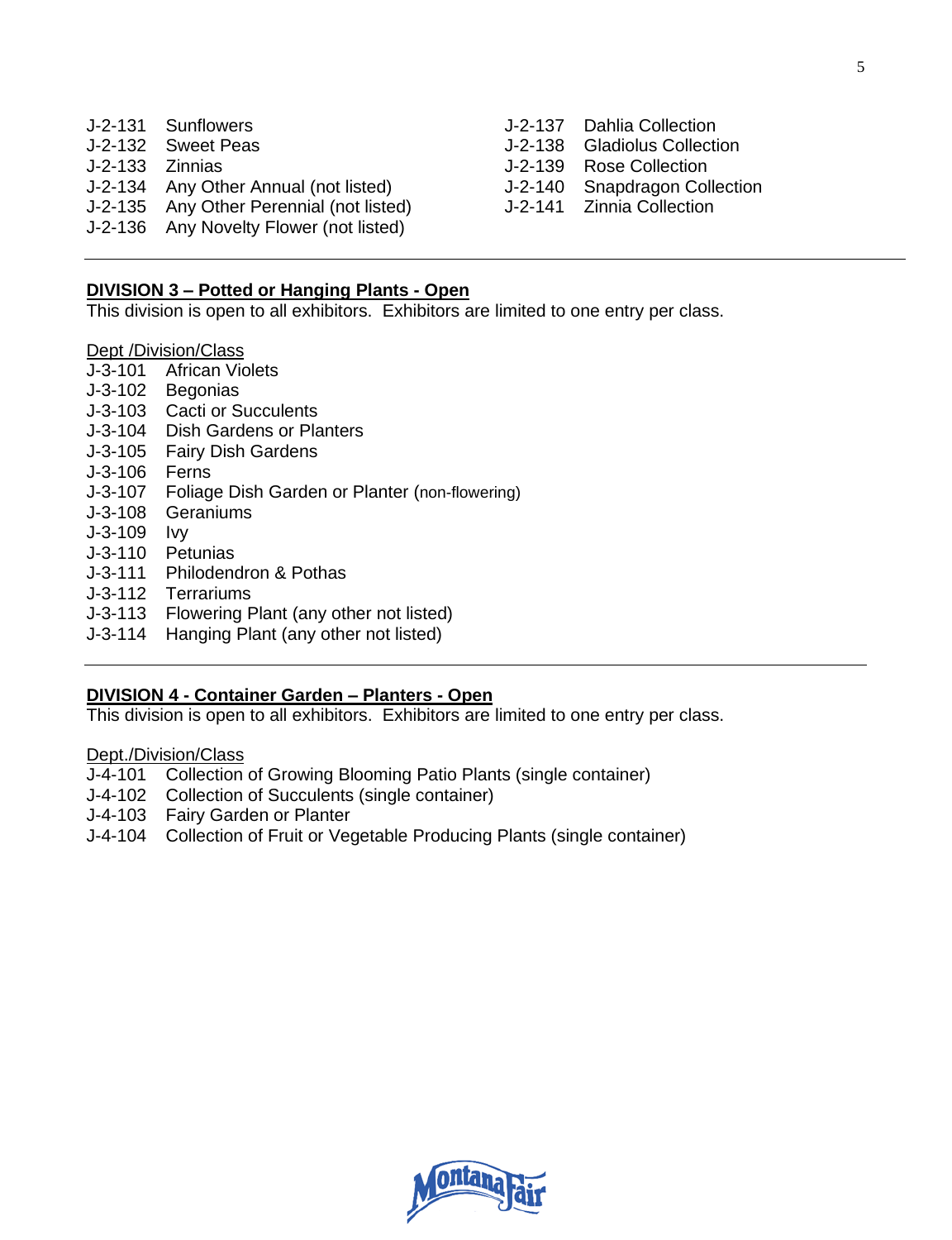# **Vegetables**

1. Minimum of 3 specimens per entry unless noted.

2. Cutting an entry is at the discretion of the Judge

3. Leave one inch of stem on most vegetables. Circular with information on "Harvesting & Preparing Vegetables for Exhibits" is available at the County Extension Office to assist in proper preparation. Exhibitors identify/name and the variety on the entry tag.

4. Judging vegetables will be based on the following:

A) Prime Culinary Quality - 50 % - (Taste, texture, smell, maturity, substance, color, (inside or out), weight for size, type or variety)

B) Form - 25 % - (Little waste, meaty, typical)

C) Condition - 15 % - (Limp, degree of maturity, blemished, groomed, clean)

D) Consistency/Uniformity - 10 % - (Shape, size, color, stage of maturity, length)

The outstanding points to consider in selecting a vegetable are quality and condition. The judging of a vegetable exhibit is generally based on the readiness of the product for immediate use. The quality of the product is determined by actual test. Medium sizes are generally preferred to the very large sizes. Uniformity, a point which applies to exhibits that include more than one specimen, is particularly important. Uniformity largely determines the appearance of the exhibit. Avoid specimens that are over ripe, immature, stringy, pithy, woody, corky, pulpy, irregular, wilted, cracked, discolored, coarse, sunburned or diseased. All specimens should be free of dirt, decay, rust spots, blemishes and insect damage.

# **DIVISION 5 - Vegetables - Open**

This division is open to all exhibitors. Exhibitors are limited to one entry class. See rule #2 and rule #4 above for proper preparation.

# Dept./Division/Class

- J-5-101 Beans Bush or Row
- J-5-102 Beans Wax
- J-5-103 Beets Table
- J-5-104 Broccoli (1 head)
- J-5-105 Cabbage Heirloom, Salad, Etc. (1)
- J-5-106 Cabbage Variety (Napa, Sale, Red Dragon, Chinese, Etc. (1 head)
- J-5-107 Corn
- J-5-108 Carrots Baby
- J-5-109 Carrots Long
- J-5-110 Cauliflower (1 head)
- J-5-111 Cucumber Burpless
- J-5-112 Cucumber Slicing
- J-5-113 Cucumber Sweet Pickling
- J-5-114 Cucumber Dill Pickling
- J-5-115 Eggplant
- J-5-116 Garlic (1 full head)
- J-5-117 Kale
- J-5-118 Kohlrabi
- J-5-119 Lettuce or Other Green (Bibb, Salad, Blend)
- J-5-120 Lettuce Head (1 head)
- J-5-121 Onions Bunch
- J-5-122 Onions White or Yellow
- J-5-123 Onions Salad
- J-5-124 Parsnips
- J-5-125 Peas In-A-Pod (Snap, Snow, Etc.)
- J-5-126 Pepper Chili (any small chili pepper)
- J-5-127 Pepper Green
- J-5-128 Pepper Red
- J-5-129 Pepper Yellow
- J-5-130 Pepper Bell
- J-5-131 Pepper Habanero
- J-5-132 Pepper Jalapeno
- J-5-133 Pepper Any Other Variety (list variety)
- J-5-134 Potatoes
- J-5-135 Pumpkin Ornamental (Small)
- J-5-136 Pumpkin For Décor or Jack O' Lantern (1 Medium or Large)
- J-5-137 Pumpkin For Pie or Desserts (1)
- J-5-138 Gourds Any
- J-5-139 Radishes
- J-5-140 Rhubarb
- J-5-141 Rutabaga
- J-5-142 Spinach
- J-5-143 Swiss Chard
- J-5-144 Squash Buttercup (1)
- J-5-145 Squash Summer (1)
- J-5-146 Squash Winter (1)
- J-5-147 Squash Zucchini
- J-5-148 Tomatoes Cherry

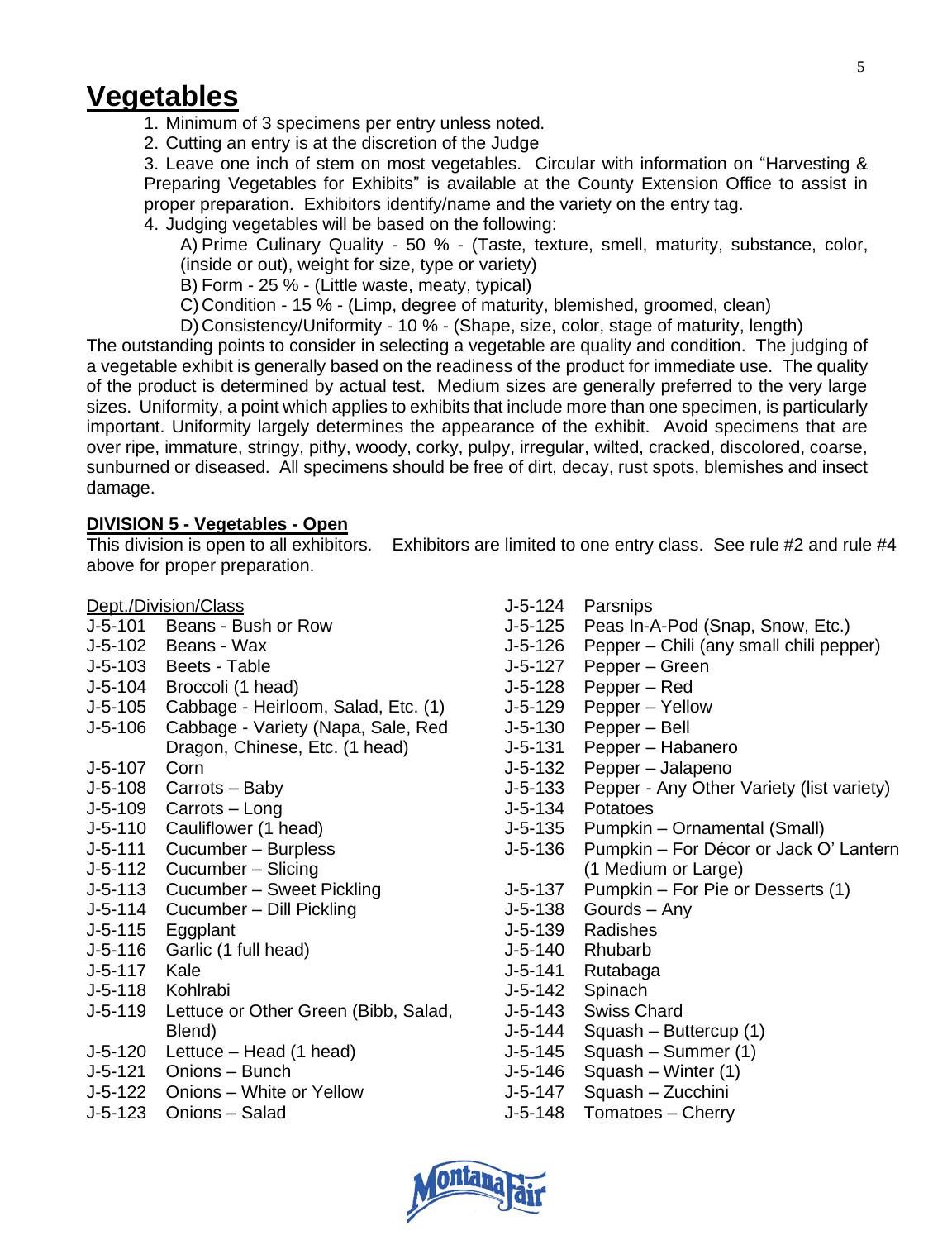- J-5-149 Tomatoes Beefsteak J-5-150 Tomatoes – Heirloom J-5-151 Tomatoes – Roma J-5-152 Tomatoes – Any Other Red J-5-153 Tomatoes - Green
- J-5-154 Tomatoes Any Other (not listed) J-5-155 Turnips
- J-5-156 Any Other Vegetable (not listed)

# **DIVISION 6 - Vegetables – Youth (17 Years & Under)**

All vegetables in Division #6 must have been grown by the youth exhibitor and prepared by them. Submit minimum of three items (per class entry) unless noted. All classes are any variety, any color unless noted. Youth exhibitors must be entered under their own name. Exhibitors are limited to one entry per class.

#### Dept./Division/Class

- J-6-101 Beans Bush or Row
- J-6-102 Beans Wax
- J-6-103 Beets Table
- J-6-104 Broccoli (1 head)
- J-6-105 Cabbage Heirloom, Salad, Etc. (1)
- J-6-106 Cabbage Variety (Napa, Sale, Red Dragon, Chinese, Etc. (1 head)
- J-6-107 Corn
- J-6-108 Carrots Baby
- J-6-109 Carrots Long
- J-6-110 Cauliflower (1 head)
- J-6-111 Cucumber Burpless
- J-6-112 Cucumber Slicing
- J-6-113 Cucumber Sweet Pickling
- J-6-114 Cucumber Dill Pickling
- J-6-115 Eggplant
- J-6-116 Garlic (1 full head)
- J-6-117 Kale
- J-6-118 Kohlrabi
- J-6-119 Lettuce or Other Green (Bibb, Salad, Blend)
- J-6-120 Lettuce Head (1 head)
- J-6-121 Onions Bunch
- J-6-122 Onions White or Yellow
- J-6-123 Onions Salad
- J-6-124 Parsnips
- J-6-125 Peas In-A-Pod (Snap, Snow, Etc.)
- J-6-126 Pepper Chili (any small chili pepper)
- J-6-127 Pepper Green
- J-6-128 Pepper Red
- J-6-129 Pepper Yellow
- J-6-130 Pepper Bell
- J-6-131 Pepper Habanero
- J-6-132 Pepper Jalapeno
- J-6-133 Pepper Any Other Variety (list variety)
- J-6-134 Potatoes
- J-6-135 Pumpkin Ornamental (Small)
- J-6-136 Pumpkin For Décor or Jack O' Lantern (1 Medium or Large)
- J-6-137 Pumpkin For Pie or Desserts (1)
- J-6-138 Gourds Any
- J-6-139 Radishes
- J-6-140 Rhubarb
- J-6-141 Rutabaga
- J-6-142 Spinach
- J-6-143 Swiss Chard
- J-6-144 Squash Buttercup (1)
- J-6-145 Squash Summer (1)
- J-6-146 Squash Winter (1)
- J-6-147 Squash Zucchini
- J-6-148 Tomatoes Cherry
- J-6-149 Tomatoes Beefsteak
- J-6-150 Tomatoes Heirloom
- J-6-151 Tomatoes Roma
- J-6-152 Tomatoes Any Other Red
- J-6-153 Tomatoes Green
- J-6-154 Tomatoes Any Other (not listed)
- J-6-155 Turnips
- J-6-156 Any Other Vegetable (not listed)

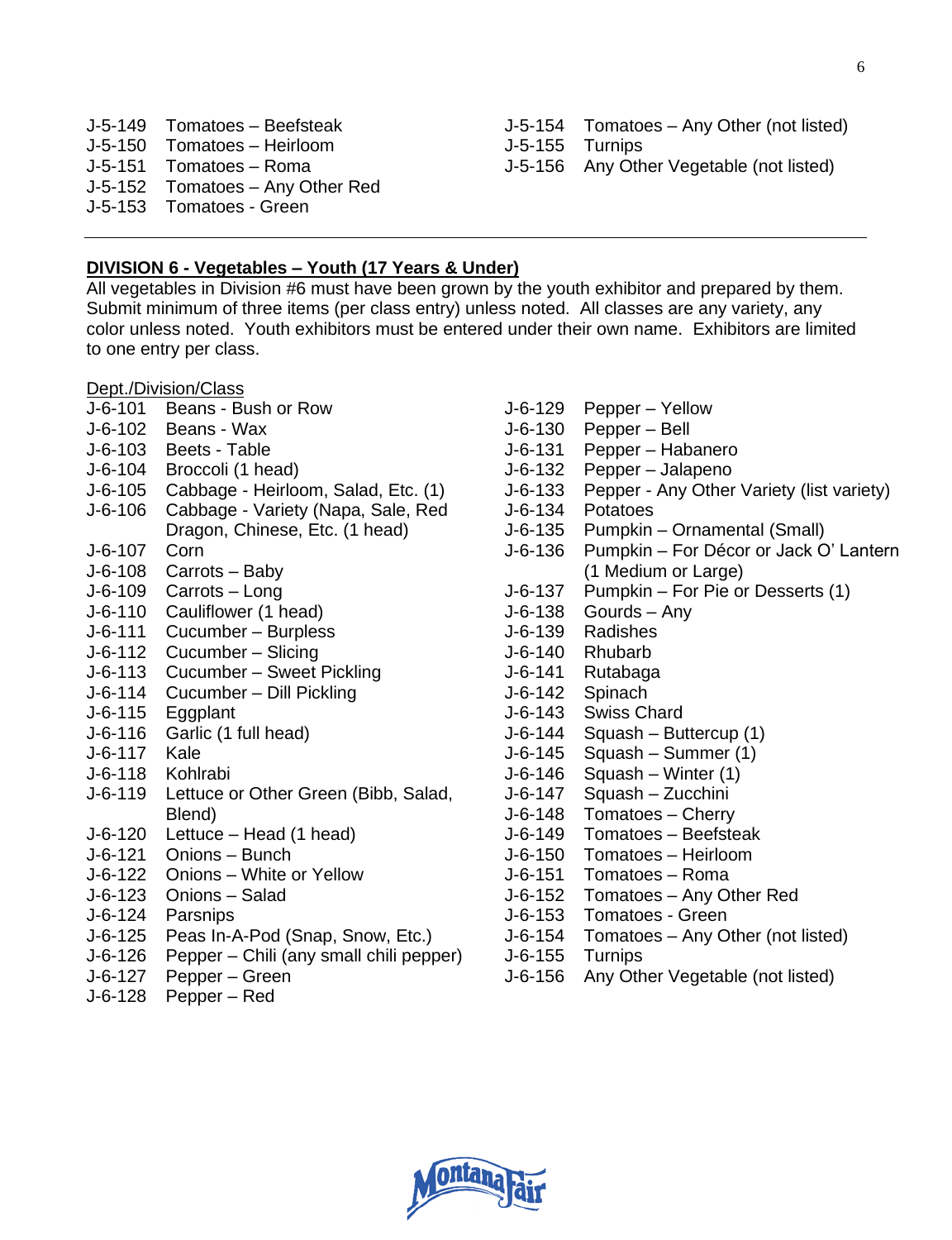# **Fruits**

# **Rules:**

- 1. Minimum of 3 specimens (6 for berries) per entry unless noted.
- 2. Cutting an entry is at the discretion of the Judge.
- 3. Exhibitors identify/name and the variety on the entry tag.
- 4. Judging fruits will be based on the following:
	- A) Prime Culinary Quality 50 % (Taste, texture, smell, maturity, substance, color, (inside or out), weight for size, type or variety)
	- B) Form 25 % (Little waste, meaty, typical)
	- C) Condition 15 % (Limp, degree of maturity, blemished, groomed, clean)
	- D) Consistency/Uniformity 10 % (Shape, size, color, stage of maturity, length)

The outstanding points to consider in selecting a fruit are quality and condition. The judging of a fruit exhibit is generally based on the readiness of the product for immediate use. The quality of the product is determined by actual test. Medium sizes are generally preferred to the very large sizes. Uniformity, a point which applies to exhibits that include more than one specimen, is particularly important. Uniformity largely determines the appearance of the exhibit. Avoid specimens that are over ripe, immature, stringy, pithy, woody, corky, pulpy, irregular, wilted, cracked, discolored, coarse, sunburned or diseased. All specimens should be free of dirt, decay, rust spots, blemishes and insect damage.

# **DIVISION 7 – Fruits - Open**

This division is open to all exhibitors. Exhibitors are limited to one entry per class. Dept./Division/Class

| $J - 7 - 101$ | Apples – Red, Any                 | $J - 7 - 110$ | Honeydew - Any                  |
|---------------|-----------------------------------|---------------|---------------------------------|
| $J - 7 - 102$ | Apples - Green, Any               | J-7-111       | $Hops - Any$                    |
| $J - 7 - 103$ | Apples - Yellow, Golden Delicious | J-7-112       | Plums - Any                     |
| $J - 7 - 104$ | Apples - Crab - Any               | J-7-113       | Raspberries - Any               |
| $J - 7 - 105$ | Blackberries - Any                | J-7-114       | Strawberries - Any              |
| $J - 7 - 106$ | Cantaloupe - Any                  | $J - 7 - 115$ | Watermelon - Any                |
| $J - 7 - 107$ | Cherries - Any                    | J-7-116       | Berries - Any Other (not listed |
| $J - 7 - 108$ | Gooseberries - Any                | J-7-117       | Melons – Any Other (not listed) |
| $J - 7 - 109$ | Grapes - Any (1 bunch)            | J-7-118       | Fruit – Any Other (not listed)  |
|               |                                   |               |                                 |

# **DIVISION 8 – Fruits – Youth (17 & Under)**

All vegetables in Division #8 must have been grown by the youth exhibitor and prepared by them. Submit minimum of three items (per class entry) unless noted. All classes are any variety, any color unless noted. Youth exhibitors must be entered under their own name. Exhibitors are limited to one entry per class.

# Dept/Division/Class

| $J-8-101$ | Apples – Red, Any |
|-----------|-------------------|
|-----------|-------------------|

- J-8-102 Apples Green, Any
- J-8-103 Apples Yellow Golden Delicious
- J-8-104 Apples Crab Any
- J-8-105 Blackberries Any
- J-8-106 Cantaloupe Any
- J-8-107 Cherries Any
- J-8-108 Gooseberries Any
- J-8-109 Grapes Any (1 bunch)

J-8-110 Honeydew - Any J-8-111 Hops – Any J-8-112 Plums -.Any J-8-113 Raspberries - Any J-8-114 Strawberries – Any J-8-115 Watermelon - Any J-8-116 Berries – Any Other (not listed J-8-117 Melons – Any Other (not listed) J-8-118 Fruit – Any Other (not listed)

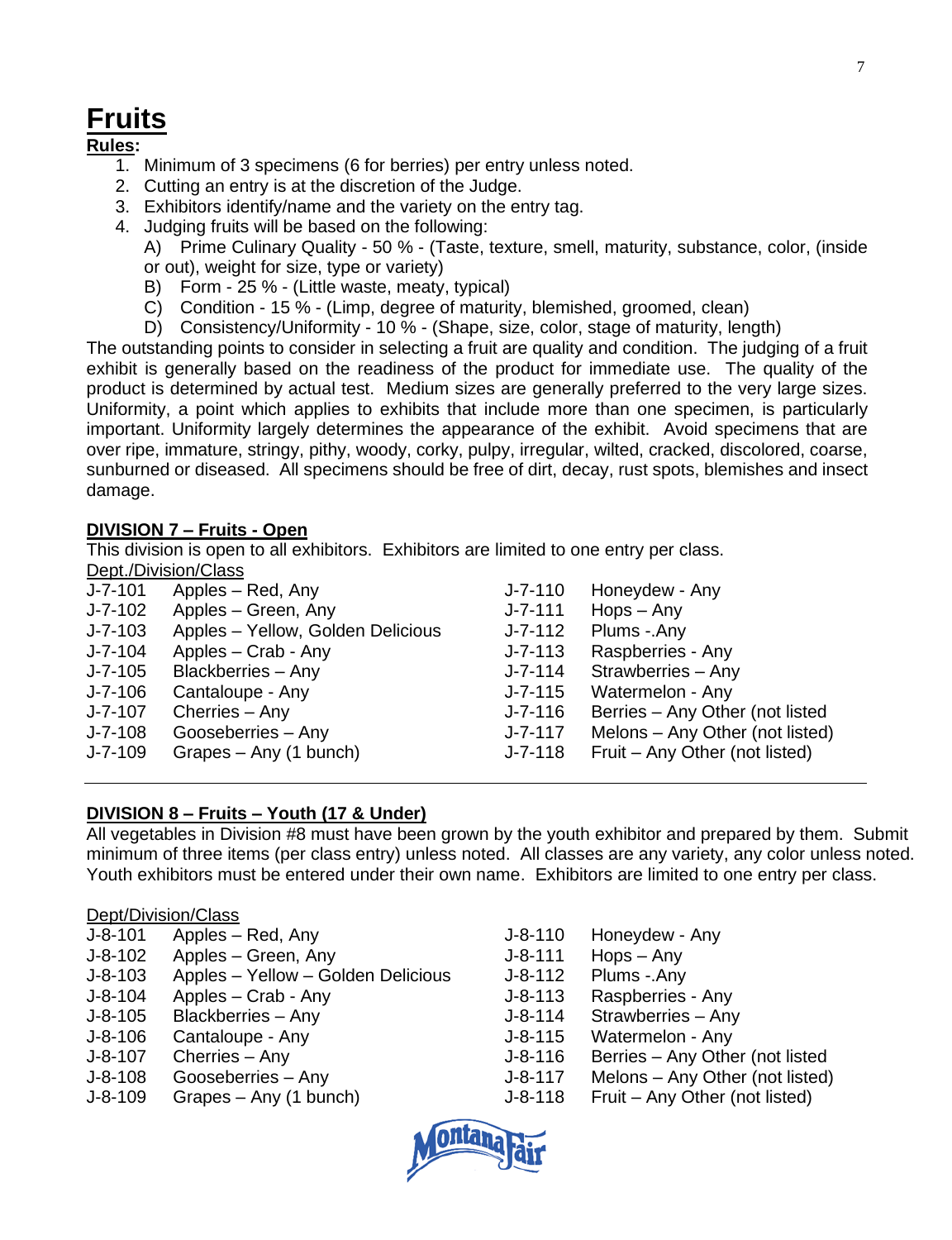# **DIVISION 9 – Fresh Homegrown Herbs & Teas**

This division is open to all exhibitors. Exhibitors are limited to one entry per class.

| Dept./Division/Class                           |
|------------------------------------------------|
| Basil                                          |
| Cilantro                                       |
| Dill                                           |
| Mint                                           |
| Parsley                                        |
| Rosemary                                       |
| Thyme                                          |
| Herb Collection (3 varieties of planted herbs) |
| Tea                                            |
|                                                |

# **DIVISION 10 – MOTHER NATURE'S SURPRISES – Open**

This division is open to all exhibitors. Exhibitors are limited to one entry per class. Submit one specimen per entry.

#### Dept./Division/Class

- J-10-101 Funniest Vegetable (not decorated or enhanced)
- J-10-102 Longest Vegetable
- J-10-103 Biggest Vegetable
- J-10-104 Heaviest Vegetable

# *FLOWER ARRANGEMENT CONTEST*

*Designer's Choice of Fresh Flowers or Plants\* ~ Arranged in Exhibitor's Vase or Planter \*(Arrangements may be decorated or enhanced) Two Different Age Groups*

> *Class JC-20-101 ~ Youth – 17 Years & Younger Class JC-20-102 ~ Adult – 18 Years and Older*

*Contest Premiums ~ 1st \$25.00 – 2 nd \$20.00 – 3 rd \$15.00 – 4 th \$10.00 One entry per exhibitor Exhibits will be accepted at Montana Pavilion on Thursday, August 11th - 10:00 am – 6:00 pm*

# **WELCOME TO THE BEE KIND BEE HIVE**

MontanaFair wishes to acknowledge the importance of bees. Bees not only produce honey, but are important to agriculture and horticulture.

In our new Bee Hive we want to create a buzz about bees! Enter any exhibit to do with bees. It can be crafty, it can be informational, it can be about honey production, it can be about beekeeping. It can be anything to do with bees! Age Groups: Class JC-20-106 Youth – 17 Years & Younger and Class JC-20-107 Adult – 18 Years & Older

Contest Premiums  $\sim$  1st \$25.00  $\sim$  2nd \$20.00  $\sim$  3rd \$15.00  $\sim$  4th \$10.00

One entry per exhibitor

Exhibits will be accepted at Montana Pavilion on Thursday, August 11th – 10:00 am–6:00 pm109 A. A. A. A. A. A. A. A.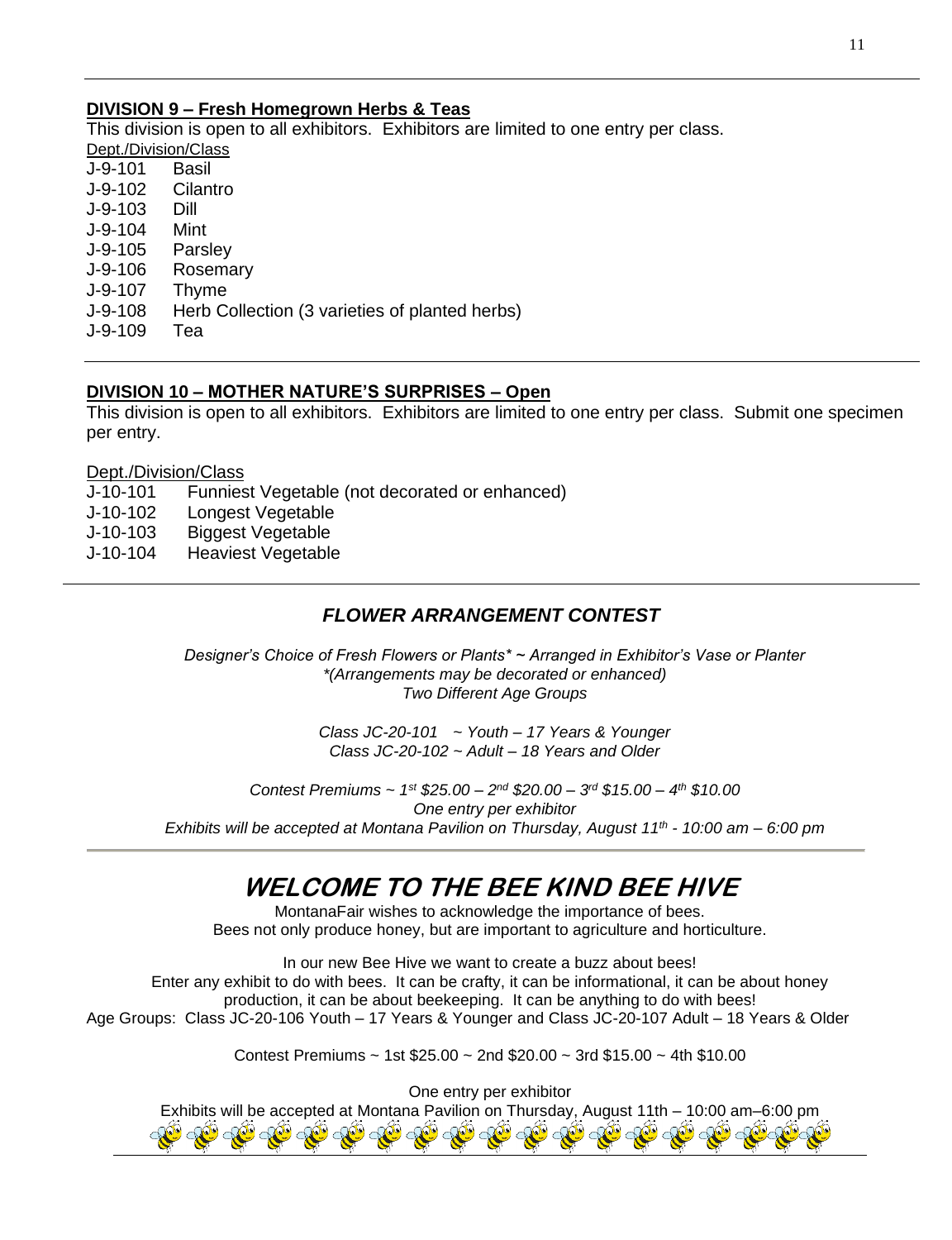# **2022 MONTANAFAIR GENERAL INFORMATION/RULES & REGULATIONS**

**THE PRESS**: Please contact our Marketing Department at 256-2400 for information and credentials.

**MAIL FACILITIES:** Exhibitors and others may have their mail addressed in care of MontanaFair, PO Box 2514, Billings, MT 59103 or MontanaFair, 308 6th Avenue N, Billings, MT 59101. Postage due or COD deliveries will not be accepted.

**EMERGENCY MESSAGES:** Emergency messages for exhibitors should be directed to the MontanaFair Entry Office at (406)256-2400 or the Yellowstone County Sheriff at (406)256-2441.

**ADVERTISING**: Under no circumstances will any person or firm be allowed to place any advertising matter upon buildings, fences, trees or any place on the grounds, nor will it be permitted to distribute any advertising or sell articles outside the space assigned. No political advertising, petition solicitors, subscription or sheet writers.

**INTERPRETATIONS & LIABILITY**: MontanaFair Management reserves the right to interpret all rules and regulations and to arbitrarily settle and determine all matters, questions and differences in regard thereto, arising out of and not covered by them. Any person who violates any of the rules as published on the MontanaFair website www.montanafair.com will forfeit all privileges and premiums and may be subject to such penalty as ordered by MontanaFair management. Submission of written or online entry serves as agreement from exhibitor to comply with this statement.

In the event of General and Department Special Rules conflict, the Department Special Rules will govern.

MontanaFair, MetraPark and Yellowstone County, MT, their employees, agents or board members thereof will assume no liability for injury, damage, loss, death or theft, sustained by person, property or livestock of any exhibitor, exhibitor's family or employees, concessionaire or spectator. Every animal and article upon the grounds shall be under the control of MontanaFair management.

Management will put forth every effort to ensure the safety of articles after their arrival, but in no case will it be responsible for loss, theft, damages, livestock injury or death which may occur while in transit or during the time of exhibition.

**DOGS**: No dogs, except certified service dogs and dogs entered into competition will be allowed in any exhibit building, arenas or on the carnival midway. All dogs on the grounds must have proof of current vaccinations and health requirements as per Yellowstone County. All dogs must be on a leash at all times. Dogs, small and large animals shall not be left in vehicles or trailers or be unattended in the any parking lot or other area of the MontanaFair grounds. Unleashed dogs or dogs left unattended will be reported to the Yellowstone County Animal Control Department.

**SERVICE VEHICLES**: The use of private motorized service vehicles (golf carts, all-terrain vehicles, etc.), ARE NOT ALLOWED at the 2021 MontanaFair.

**DEPARTMENT SUPERINTENDENTS:** Each Superintendent will have charge of the department assigned and listed on the departmental information materials. The Superintendent will have charge of the building display spaces, stalls and equipment within the department. Rearrangement of stalls and spaces will be done only with supervision and as agreed by the Superintendent.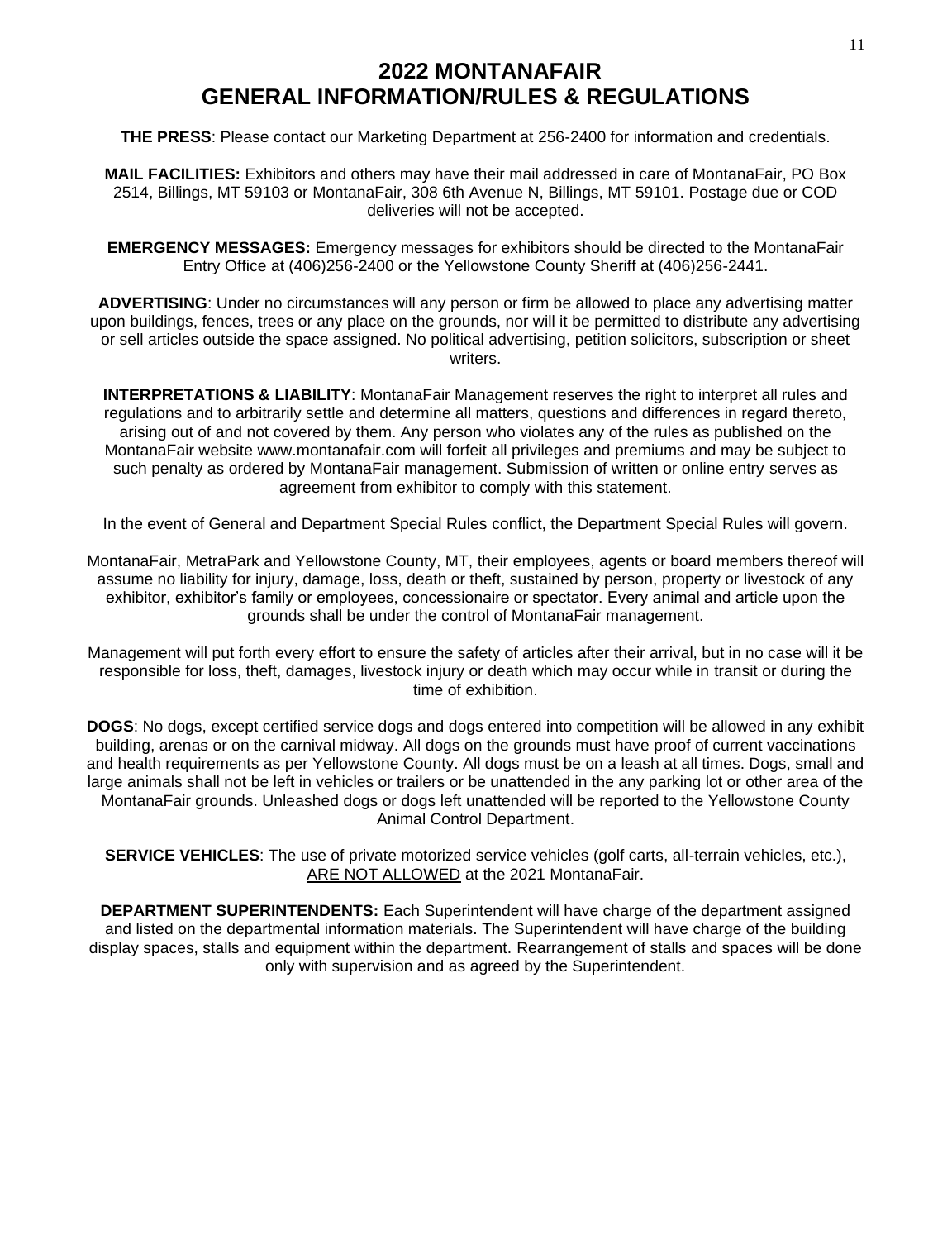# **ENTRY INFORMATION**

# **ALL DEPARTMENTS & EXHIBITORS:**

1. MontanaFair accepts online entry only. [www.montanafair.com](http://www.montanafair.com/)

2. Entries are not considered complete until all applicable fees have been paid.

3. Should an individual enter either an animal or article in the name of another than that of the bonafide owner, or attempt to perpetrate a fraud by misrepresentation of any fact, the entry thus made must be removed from exhibition and all fees paid and premiums or awards must be forfeited.

4. Any entry which may have been inadvertently or erroneously entered may, at the discretion of the Department Superintendent or Judge, be transferred to the proper class prior to judging.

5. Exhibitors will cooperate at all times to conduct the best possible fair.

6. **Unsportsmanlike conduct will not be tolerated** and the offending exhibitor will forfeit all premiums due and exhibit may be immediately dismissed from the fairgrounds.

7. MontanaFair is not responsible for errors in website information.

**CHECKS RETURNED/DENIED CREDIT CARDS**: Any exhibitor issuing a check for payment of entries, stalling or gate admissions which does not clear their account for any reason, will have five days to make payment to keep entries eligible to participate in competition. This applies to credit card transactions that are denied. A \$30.00 fee will be accessed to the exhibitor. This fee must be paid in cash, money order or cashier's check prior to competition. If MontanaFair has not been notified of transaction denial or returned check prior to judging, any premiums earned will be withheld.

**REFUNDS**: MontanaFair has a firm no refund policy. While recognizing that illness or injury of an exhibitor or livestock occurs, and other events or reasons can come up between entry online and exhibits are received, no refunds of any fees are permitted. Submission of online entry acknowledges the NO REFUND POLICY.

**CODE OF ETHICS**: MontanaFair is a member of the International Association of Fairs and Expositions (IAFE) and will abide by the IAFE National Code of Show Ring Ethics when conducting MontanaFair 2021 as printed at www.fairsandexpos.com/pdf/ShowRingCodeofEthics.pdf

# **EXHIBIT RULES & REGULATIONS**

**JUDGES:** Every effort is expended to provide competent judges. No exhibitor or spectator will be allowed to interfere with a judge in the performance of his/her duties Exhibitors, owners, agents or representatives should not converse with judge until all judging of applicable exhibits has been completed. Under no circumstances should anyone converse during class judging.

**DELAY OF JUDGING:** Exhibitors must arrange for the prompt showing of all exhibits at the call of the judge. At the judge's discretion, any exhibit not presented promptly when called may be disqualified. Call for "closing of the gate" is at the Department Superintendent's discretion.

**UNWORTHY EXHIBITS**: Judges must not award a prize to an unworthy exhibit. No premiums will be awarded to undeserving exhibits where there is competition or not. Judges are allowed to award premiums as they feel worthy. The decision of the judge shall be final and no appeal will be considered except in cases of formal protest. As ribbons and awards can be given in error at time of exhibit pickup or dismissal from a class after judging, please be aware that premiums are not paid by ribbons received. The judge's placing in the official judge's book designates the premium paid.

# **PROTESTS:**

1. Protests (whether formal or informal) must be submitted in writing, signed and accompanied by \$50.00 cash or certified check (refundable if the protest is sustained). The protest must plainly state the cause of the complaint or appeal and must be delivered to the Department Superintendent immediately after the occasion for the protest. A protest pertaining to eligibility is most suitable when submitted prior to judging.

2. Judging procedures will not be interrupted for protest investigation.

3. Depending on the basis of the protest, interested parties may be notified and given the opportunity to submit evidence. A decision may be withheld until a complete investigation can be made.